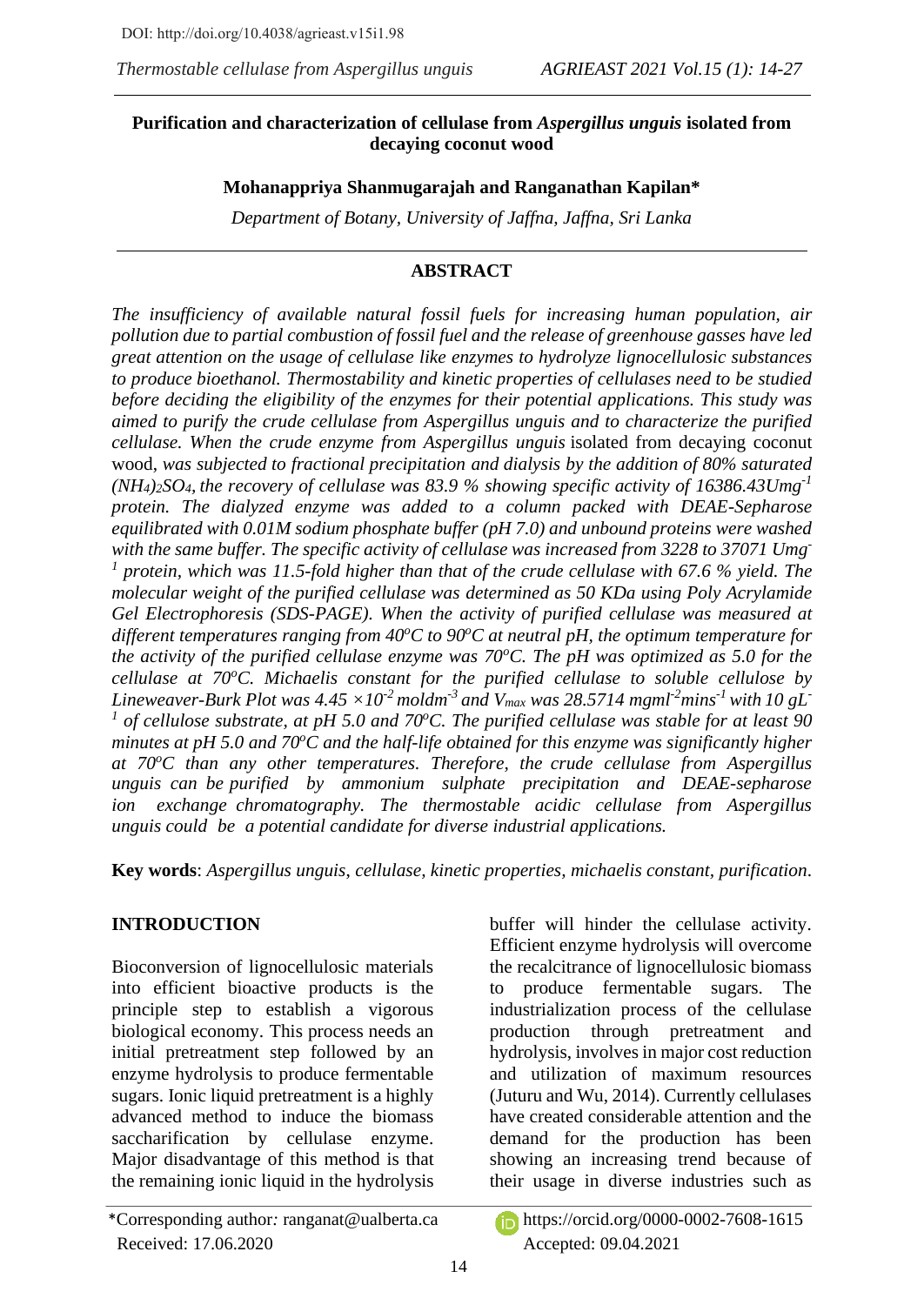food, textiles, pulp and paper and agriculture and land use (Costa *et al*., 2008). Increasing rate of greenhouse gas emission due to substantial incidences of partial burning of fossil fuel have resulted in the usage of cellulases for the hydrolysis of the lignocellulosic waste materials for producing bioethanol (Zaldivar *et al*., 2001). Cellulases consist of three different enzymes such as endo-1,4- β-glucanase (Endogluconase), exo-1,4-β-glucanase (Exoglucanases) and β-glucosidase. These enzyme combinations hydrolyze the cellulose substrate into soluble sugars and glucose (Lynd *et al*., 2002). Crystalline macroscopic structure of cellulose will be broken down by endogluconases and results in short linear chains of glucose molecules. Exo-glucanases will react on the broken pieces of short chains and this would yield cellobiose and glucose. Saccharification by β-glucosidases will break cellobiose and small cellooligosaccharides into basic glucose molecules (Harrison *et al*., 1998). Cellulase production could be induced by microorganisms when they grow on appropriate cellulosic materials under condusive environmental conditions. Different types of cellulases are produced by major microorganisms classified under fungi, bacteria and actinomycetes (Gaur & Tiwari, 2015).

Multicellular fungal decomposers have been substantially used for breaking down cellulosic materials all around the globe (Moore Landecker, 1996). These fungi can grow well on diverse wood types and the growth of the fungi has been extremely high during the natural degradation of wood components. Members of the ascomycota, basidiomycota, and deuteromycota are considered as efficient fungal decomposers.<br>The cellulolytic fungul species The cellulolytic fungul species include *Aspergillus, Fusarium, Penicillium, Trichoderma, Alternaria* etc. (Mehrotra and Aneja, 1990). The fungal cellulases produced by *Aspergillus, Trichoderma,Penicillium* and *Sclerotium*

are of higher importance for the industrial applications because of their capacity to produce comparatively substantial quantities of cellulases and their extracellular and adaptive nature in diverse environmental conditions (Mathew *et al*., 2008). *Trichoderma reesei* has been reported as one of the best native cellulose hydrolyzers (Singhania *et al*., 2006).

Thermophilic fungi are highly preferred for cellulase extraction because of the swelling up of cellulose fibers at higher temperatures would facilitate the easy extraction of the hydrolytic enzymes (Li *et al*., 2011). Thermophilic fungus *Talaromyces emersonii* produced active cellulase at 70°C (Murray *et al*., 2004). Two strains of *Penicillium* that were isolated from soil of subtropical region produced functional extracellular cellulase enzymes (Picart *et al*., 2007). Thermostable cellulases are produced in high phase by organisms such as *Chaetomium thermophilum, Sporotrichum thermophile, Talaromyces emersonii* and *Thermoascus aurantiacus* (Li *et al*., 2011). Extracellular thermostable cellulases are potentially useful in the biotechnological and industrial applications since they play vital role in the bioconversion of cellulosic biomass to different value-added biomaterials. Therefore, the objective of this study was to purify the crude cellulase from *Aspergillus unguis* and to determine the kinetic properties and stability of the purified cellulase.

### **MATERIALS AND METHODS**

## **Microorganism**

Among the different types of fungal colonies isolated from different lignocellulosic materials, colonies that produced higher quantity of cellulase enzyme were cultured initially. The best cellulase producer, isolated from decaying coconut wood was identified as *Aspergillus unguis* and used in this study.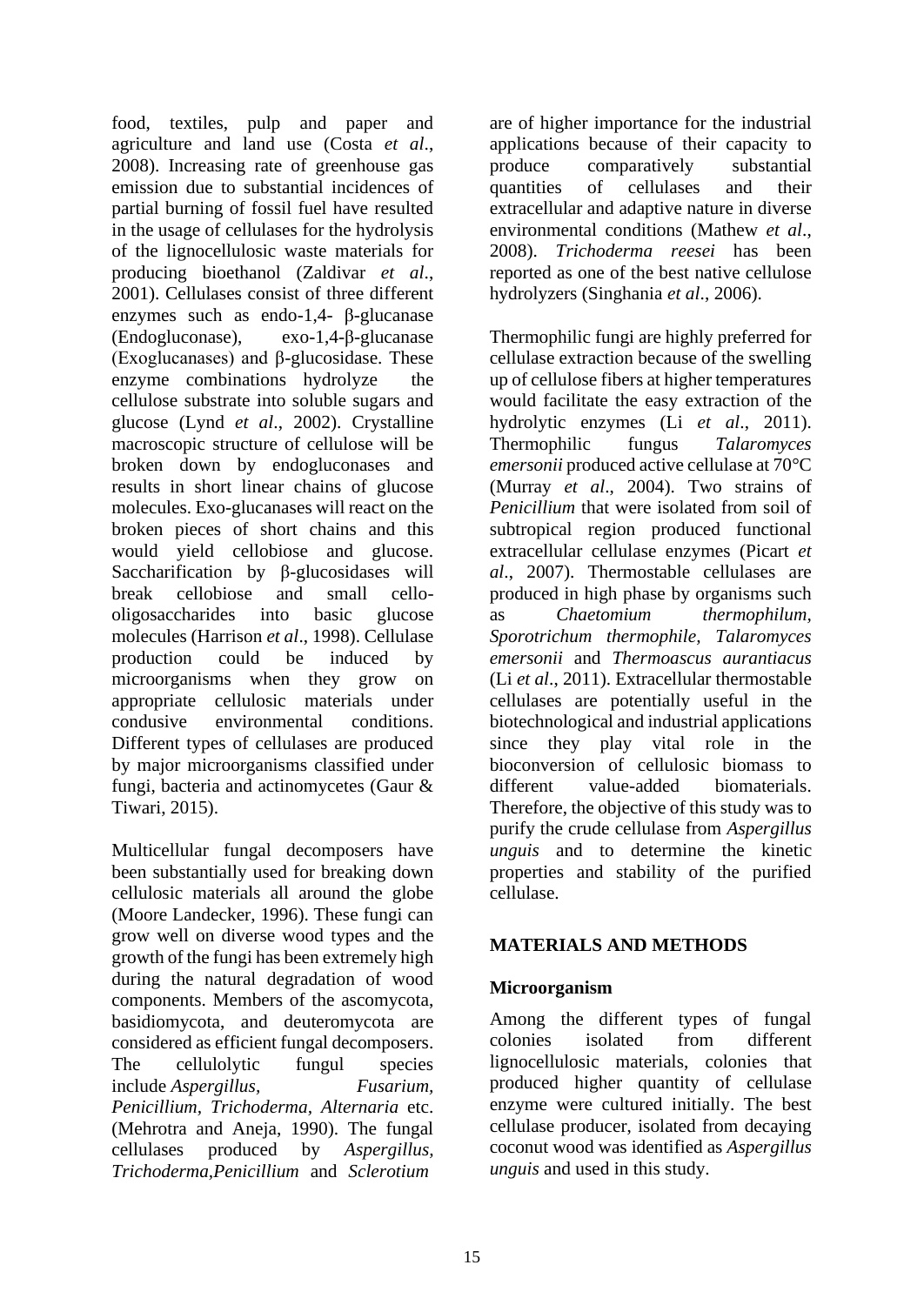#### **Chemicals and Media**

All the chemicals used here were from standard sources. The activation medium contained cellulose 0.4g and nutrient broth 0.8g in 100ml of distilled water. Fermentation medium contained  $(gL^{-1})$ cellulose 2.0g; carboxymethyl cellulose 0.3g; ammonium sulphate 0.3g and incubated at room temperature  $(27^{\circ}C)$ , pH 7.0 and 100 rpm for 6 days.

## **Purification of cellulase**

To the fermentation medium, 24 h old cultures of *Aspergillus* inoculum (size  $6x10<sup>6</sup>$  conidia) was added and incubated at 30°C in an orbital shaker (at 100rpm). Samples were removed from the shaker after 6 days and centrifuged and the supernatant was used as the cellulase source and subjected for purification.

The crude culture filtrate was cool centrifuged at 10,000 rpm to remove the cells and the residual medium. Supernatant was precipitated overnight with  $(NH_4)_2SO_4$ (80% saturation) and the pellet was recovered by centrifugation at 12000 rpm for 10 min. The pellet was re-suspended in a small amount 100 mM phosphate buffer (pH 7.0) and dialyzed overnight with 80% saturated  $(NH_4)_2SO_4$  against the same buffer. The corresponding precipitates were recovered, dissolved individually in buffer and assayed for both total protein content and cellulase activity. The dialyzed sample was loaded to a DEAE-Sepharose (Sigma-Aldrich, USA) column equilibrated with sodium phosphate buffer (100 mM, pH 7.0).

The enzyme fraction was allowed to bind with matrix for 2 h at 4°C. The unbound fraction was collected and analyzed for the cellulase enzyme activity and for protein content. The bound fractions were eluted with a NaCl gradient (0.1-0.5 M, 10 ml each) in the same buffer at a regular flow rate of 1.0 ml min<sup>-1</sup>.

### **Polyacrylamide gel electrophoresis**

The active fraction, showing higher specific activity, collected from the Sepharose column filtration was electrophorized by Sodium Dodecyl Sulphate-Poly Acrylamide gel electrophoresis with 12.5% polyacrylamide gel (Kapilan and Arasaratnam, 2014). The molecular weight of the cellulase was estimated by SDS-PAGE against the molecular mass markers that ran with the samples.

## **Kinetic studies**

### **Activity of cellulase with time**

Soluble cellulose  $(1gml<sup>-1</sup> 0.25ml, pH 5.0)$ was mixed with purified cellulase (0.25mL) at  $70^{\circ}$ C in triplicates and the amount of glucose produced was monitored. Activity of the purified cellulase was determined as a function of time with soluble cellulose.

## **Effect of temperature**

The effect of temperature on cellulase activity was determined by incubating the appropriately diluted (10 fold dilution) cellulase enzyme (pH 5.0) for 5 minutes with 0.25mL of soluble cellulose at pH 7.0, 10 ml (1g /100ml) and at different temperatures such as 40°C, 45°C, 50°C, 55°C, 60°C, 65°C, 70°C, 75°C in triplicates. The enzyme and substrate samples at pH 7.0 were preincubated at the respective temperatures considered for the studies for 5 minutes and then mixed to determine the activities.

## **Effect of pH**

The effect of pH on cellulase activity was measured by preparing 1g/100ml soluble cellulose in phosphate buffers at different pH values ranging from 2.0 to 8.0 in triplicates and incubated at  $70^{\circ}$ C. The enzyme and substrate samples at respective pH values were preincubated at 70°C for 5 minutes.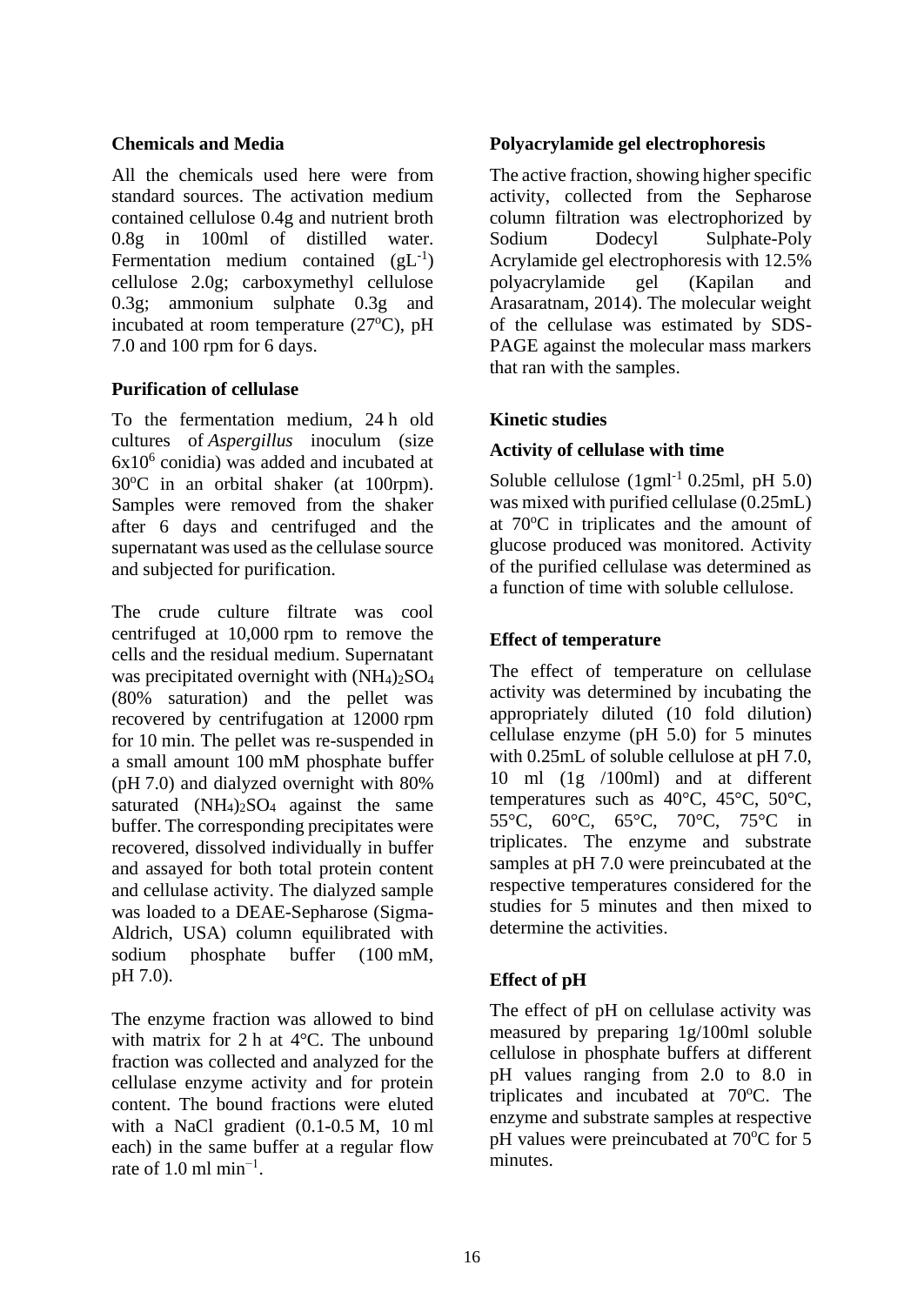#### **Effect of substrate concentration**

Different concentrations of cellulose solutions were prepared (0.25 to 40gL-1) in citrate -phosphate buffer at optimum pH in triplicates and they were allowed to react with the diluted enzyme at optimum temperature for optimized time. The enzyme activity was measured. The Michelis constant and  $V_{\text{max}}$  for the cellulase to cellulose were calculated by plotting Lineweaver-Burk graph.

### **Effect of temperature on the stability of cellulase**

Stability of the purified cellulase preparations was determined, at the optimum pH (5.0) by incubating the enzyme at different temperatures such as  $60^{\circ}$ C,  $70^{\circ}$ C and  $80^{\circ}$ C. The enzyme activities were assayed under optimized conditions.

## **Analytical methods**

Cellulase activities were assayed according to the modified method described by Ghose (1987). The glucose produced was measured by Dinitro salicylic acid (DNSA) method. One unit of cellulase activity is defined as the amount of enzyme that produces one µmol of reducing sugar in one minute at pH  $5.0$  and  $50^{\circ}$ C with 10 ml (1g/100ml) cellulose.

The values of enzymatic activity were expressed as U/ml. Reducing sugar was measured by DNS method (Miller, 1959).

Protein concentration was determined by Lowry's method (Lowry *et al*., 1951). Each experiment was performed in triplicate and the mean and standard deviation for each experiment were presented.

### **Statistical analysis**

All the experiments were made in triplicates and the mean values were used to plot the graphical representation. Statistical analyses were performed using R 2.15.3 (R Development Core Team, 2010). The data were analyzed using ANOVA. Tukey's multiple comparison test was used to determine the significant differences at  $p \leq$ 0.05.

## **RESULTS AND DISCUSSION**

## **Purification of cellulase**

When the crude enzyme was precipitated by fractional precipitation method by the addition of solid  $(NH_4)_2SO_4$  from 10 to 90% saturation, highest specific activity (36.5 Umg-1 protein) was precipitated at 80% solid  $(NH_4)$ <sub>2</sub>SO<sub>4</sub> saturation. The protein precipitated with 80% saturation of (NH4)2SO4 was collected and dissolved in sodium phosphate buffer (pH 7.0) and dialyzed against the same buffer. This fraction had 16386.43 U mg<sup>-1</sup> of specific activity with the recovery of 83.8% and the purification fold for this step was 5.08 (Table [1\)](https://www.ncbi.nlm.nih.gov/pmc/articles/PMC4377051/table/Tab1/). When the active fraction of ammonium sulphate was subjected for further purification by using DEAE-Sepharose ion exchange chromatography and the dialyzed enzyme was added to a column packed with DEAE-Sepharose equilibrated with 0.01M Sodium phosphate buffer (pH 7.0) the specific activity of cellulase was increased from 3228 to 16386 Umg<sup>-1</sup> protein, which was 11.5 fold higher than that of the crude cellulase with 67.6% yield.

One mL of sample was loaded into the DEAE-Sepharose column pre-equilibrated with sodium phosphate buffer (100 mM at pH 7.0) and allowed to travel through the column. When the un-bound fraction was collected and analyzed for cellulase enzyme activity and protein content, the cellulase activity was absent in the unbound fraction but protein was estimated as 1.78 mg ml−1 . Absence of enzyme activity in the un-bound fraction lead to a finding that the total cellulase present was bound to the matrix. When the bound cellulase enzyme was eluted by sodium phosphate buffer (100 mM, pH 7.0) having NaCl with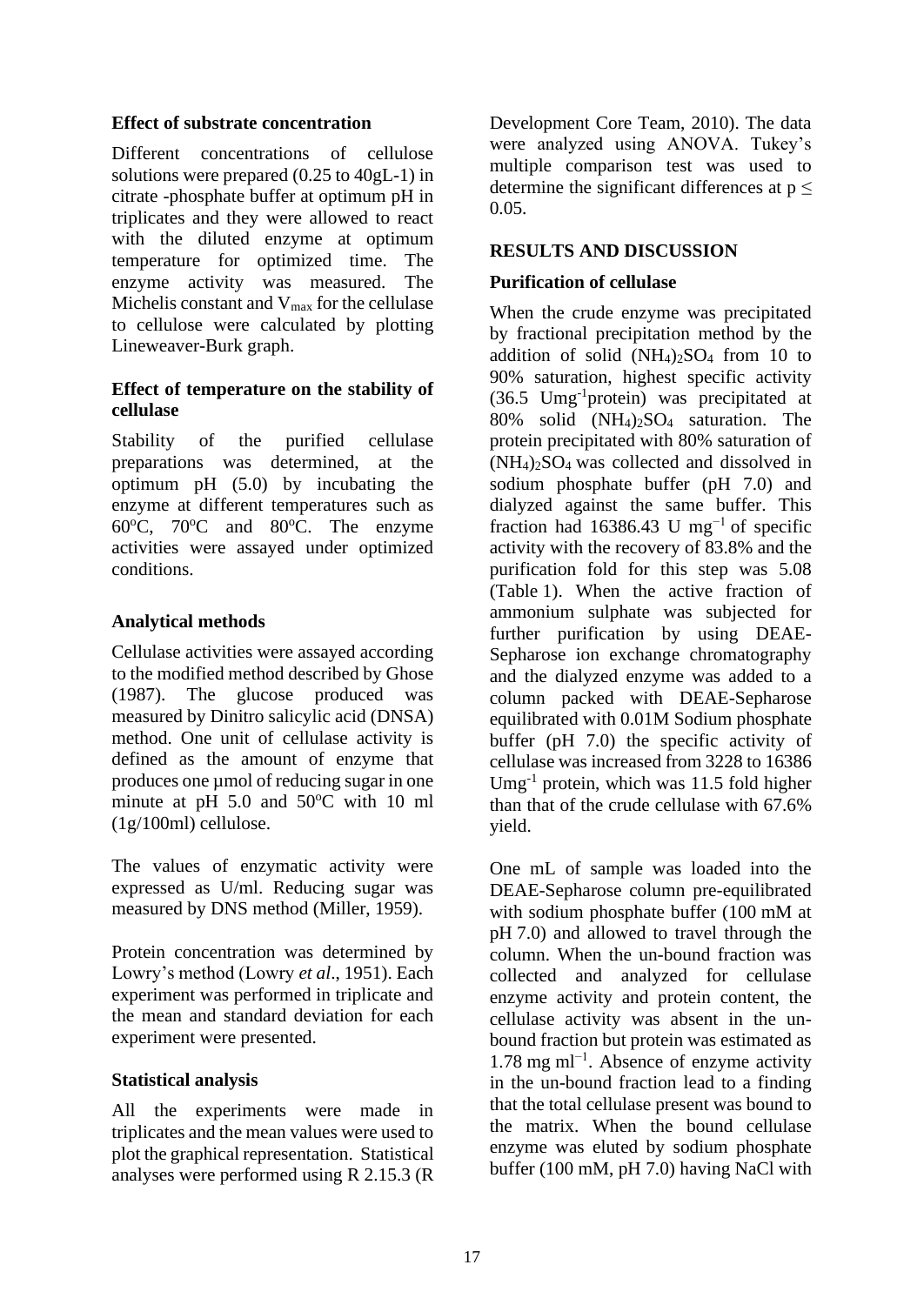increasing concentration gradient (0.1 M to 1.0 M, 10 ml of NaCl solution of each concentration), the cellulase enzyme activity was detected in the small fraction released by the addition of 0.5 M NaCl. One prominent peak was observed at the  $20<sup>th</sup>$  fraction (Figure 1).

#### **Separation of purified cellulase on SDS-PAGE and determination of the molecular weight**

When the pooled purified cellulase mix was

run in the gel electrophoresis and stained with ethidium bromide, the sample gave a very clear single band (Figure 2). The molecular weight of the purified cellulase was determined by the method developed by Weber and Osborn (1969). The distance traveled by molecular markers and purified cellulase were measured. The linear relationship existed between the logarithm of molecular weight of molecular markers and distance migrated by molecular markers. The molecular weight of the purified cellulase was estimated as 50 kDa.

Table 1: Purification profile of cellulase enzyme from *Aspergillus unguis* on ammonium sulphate and Sepharose anion-exchange chromatography.

| <b>Purification steps</b>  | <b>Total</b> | <b>Total</b> | <b>Specific</b> | Yield   | <b>Purification</b> |
|----------------------------|--------------|--------------|-----------------|---------|---------------------|
|                            | activity     | protein      | activity        | $($ %)  | fold                |
|                            | (U)          | (mg)         | (U/mg)          |         |                     |
| Crude enzyme               | 381788       | 118.25       | 3228.65         | 100     | 1.00                |
| Ammonium sulphate addition | 320191       | 19.54        | 16386.43        | 83.87   | 5.08                |
| Sepharose anion-exchange   |              |              |                 |         |                     |
| chromatography             | 258012       | 6.96         | 37070.75        | - 67.58 | 11.48               |

Note: Specific activity was calculated dividing the total activity by total protein at a particular purification step. Purification fold was calculated dividing the specific activity of a particular purification step, by specific activity of crude enzyme sample. Recovery (%) was calculated dividing the total enzyme activity of a particular purification step by total enzyme activity of crude enzyme sample and multiplied by 100.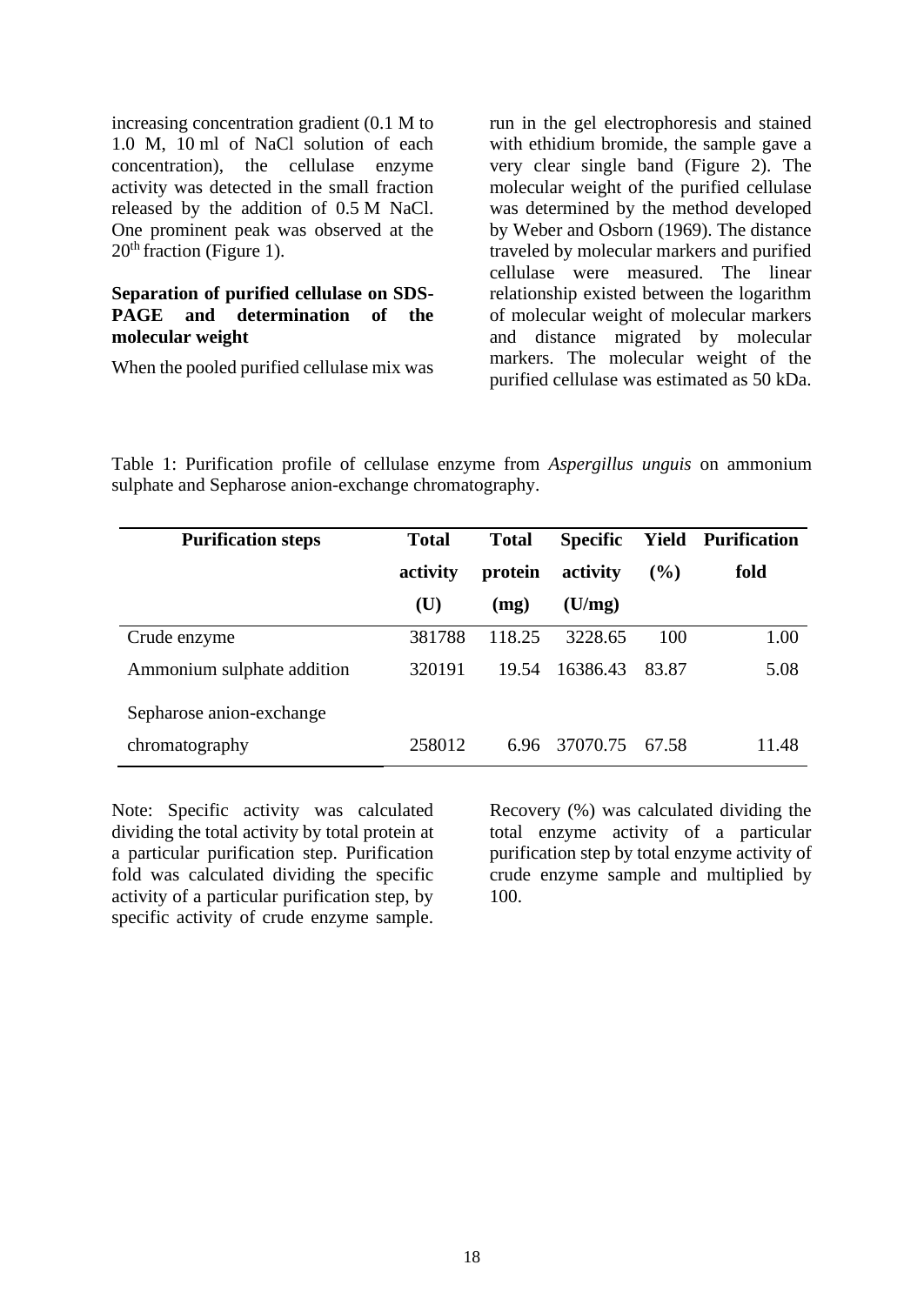

Figure 1: Purification profile of the cellulase of *Aspergillus unguis* using ammonium sulphate and Sepharose anion-exchange chromatography C- 25 fast flow column (1.5 $\times$ 25 cm). ( $\bullet$ ), cellulase activity (UmL<sup>-1</sup>) eluted with  $0.8M$  NaCl containing  $0.01M$  phosphate buffer (pH 7.0);  $(\triangle)$ , Protein (mg) eluted with 0.8M NaCl containing 0.01M phosphate buffer (pH 7.0) were used at flow rate of 1mLmin<sup>-1</sup> to wash the unbound protein.



Figure 2: SDS-PAGE of different fractions of cellulase of *Aspergillus unguis* obtained in the purification. Lane 1: Marker; lane 1: Concentrated cellulose enzyme after ammonium sulphate precipitation lane 2: Purified cellulase enzyme after gel-filtration chromatography. Molecular weights are mentioned in kDa.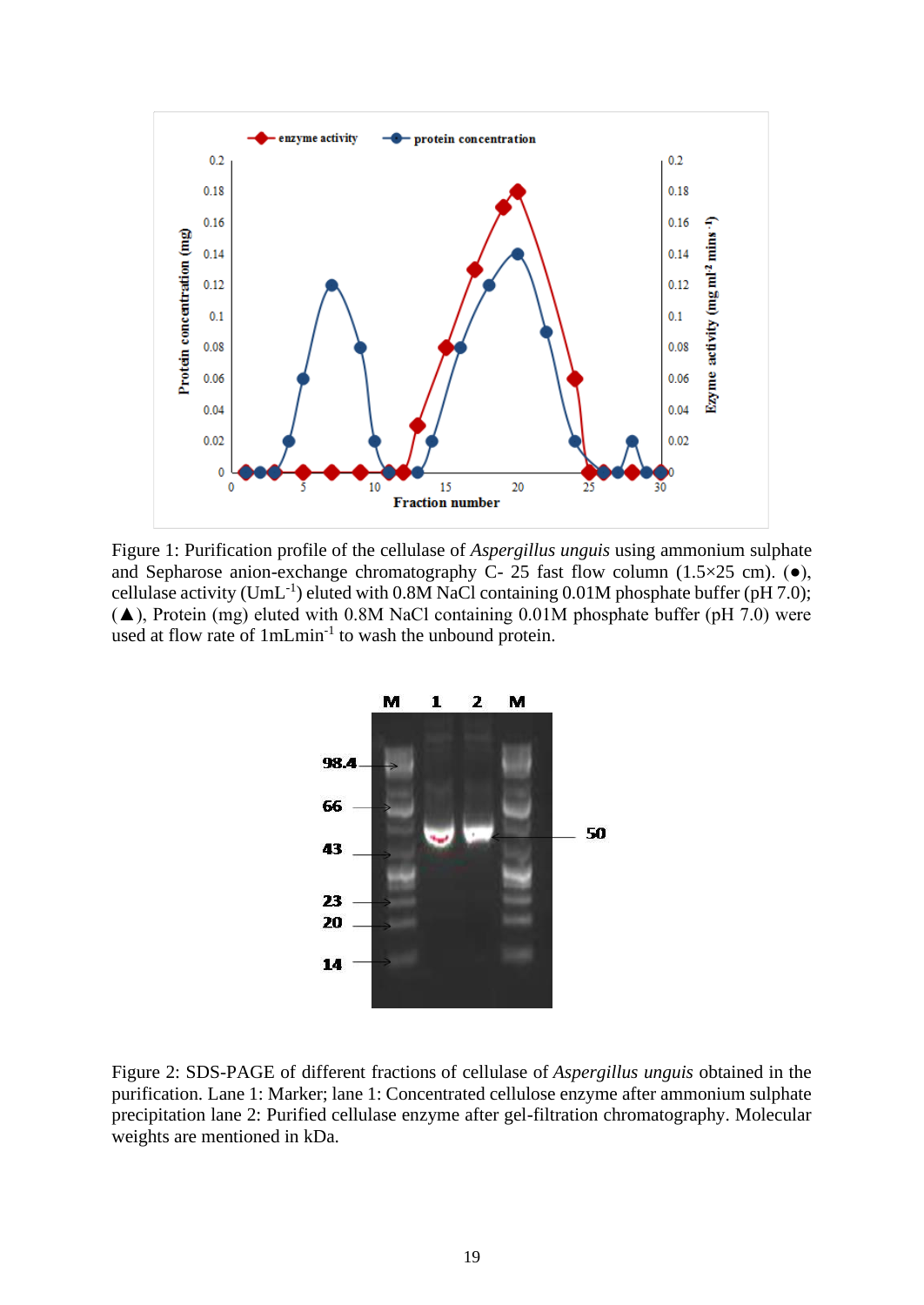#### **Activity of cellulase with time**

Purified cellulase of the triplicate samples showed zero order kinetics for 5 minutes. Therefore, the incubation time for the kinetic studies was fixed as 05 minutes for further experiments.

#### **Effect of temperature**

When the cellulolytic activity was assayed at different temperatures ranging from  $40^{\circ}$ C–  $90^{\circ}$ C at pH 7.0, significantly higher activity was obtained at  $70^{\circ}$ C (17.1052mg)

 $ml^{-2}$ mins<sup>-1</sup>, (Figure 3)) than the other temperatures tested ( $p = > 0.05$ ).

#### **Effect of pH**

When the initial pH of the media was changed, significantly higher cellulase activity was obtained at pH 5.0 than the other pH values tested (4.0 to 8.0, Figure 4). Cellulase activity was observed in all media maintained at different pH values. Since significantly higher activity was obtained at pH 5.0, this pH value was chosen for further studies.



Figure 3: Effect of temperature in purified cellulase enzyme activity of *Aspergillus unguis* obtained from decaying coconut wood.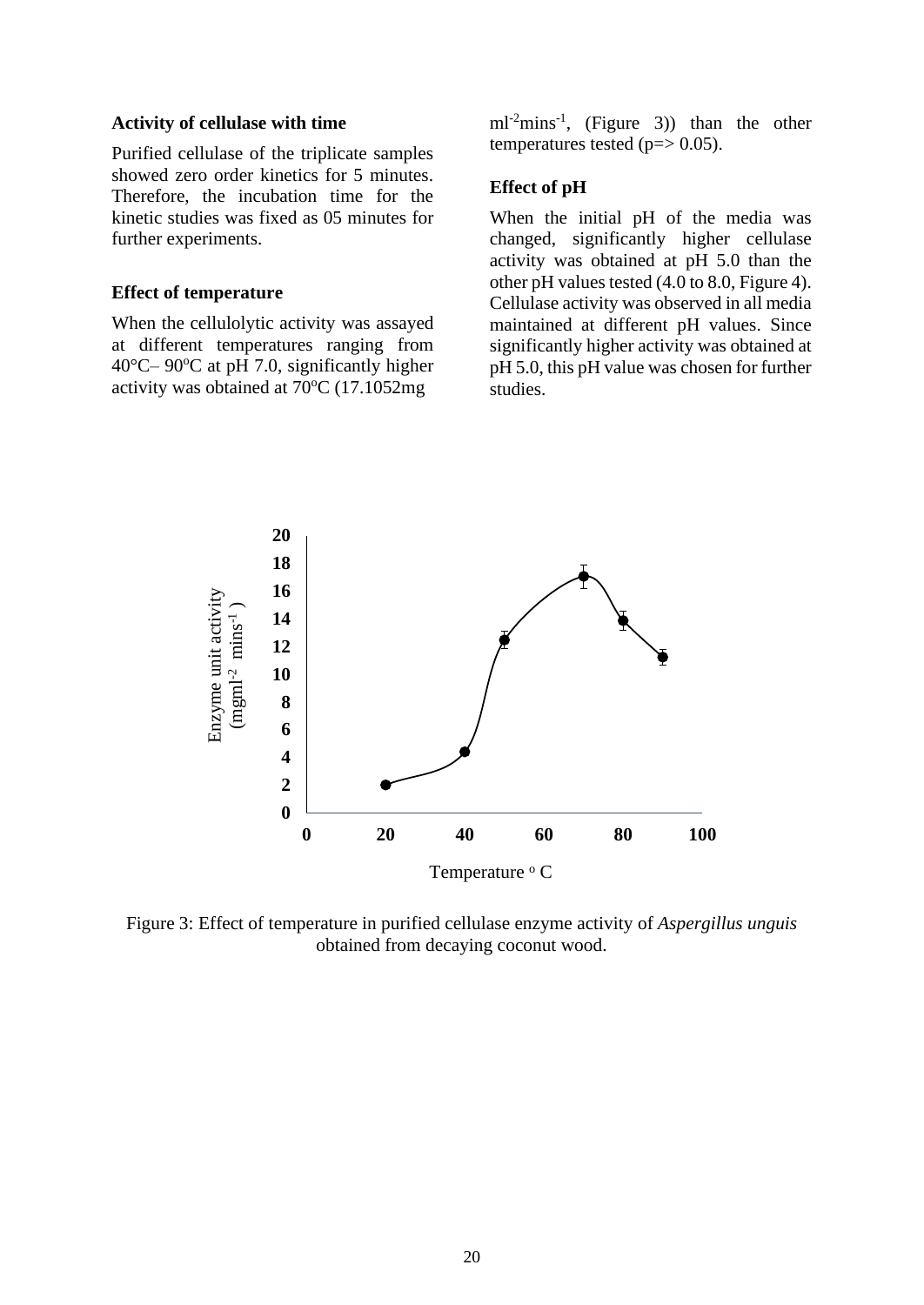

Figure 4: Effect of pH of the media on the purified cellulase of *Aspergillus unguis* obtained from decaying coconut wood.

#### **Effect of substrate concentration**

When the cellulose concentration was increased from  $0.25$  to  $40gL^{-1}$  at pH 5.0 and 70°C, the cellulase activities obtained beyond the concentration of  $10gL^{-1}$  were significantly higher than all the other lower concentrations tested (Figure 5). Therefore  $10gL^{-1}$ was fixed as the cellulose

concentration for all the future experiments. Michaelis constant for the purified cellulase enzyme to soluble cellulose by Lineweaver-Burk Plot was 4.45×10-  $2$ moldm<sup>-3</sup> and Vmax was 28.5714mg ml<sup>-</sup>  $\frac{20.571 \text{ mJ}}{2 \text{ mins}^1}$  at PH 5.0 and at 70<sup>o</sup>C (Figure 6). Therefore 10ml (1g/100ml) substrate was used for the purified cellulase enzyme assay.



Figure 5: Effect of different substrate concentration on the purified cellulase enzyme of *Aspergillus unguis* isolated from coconut wood.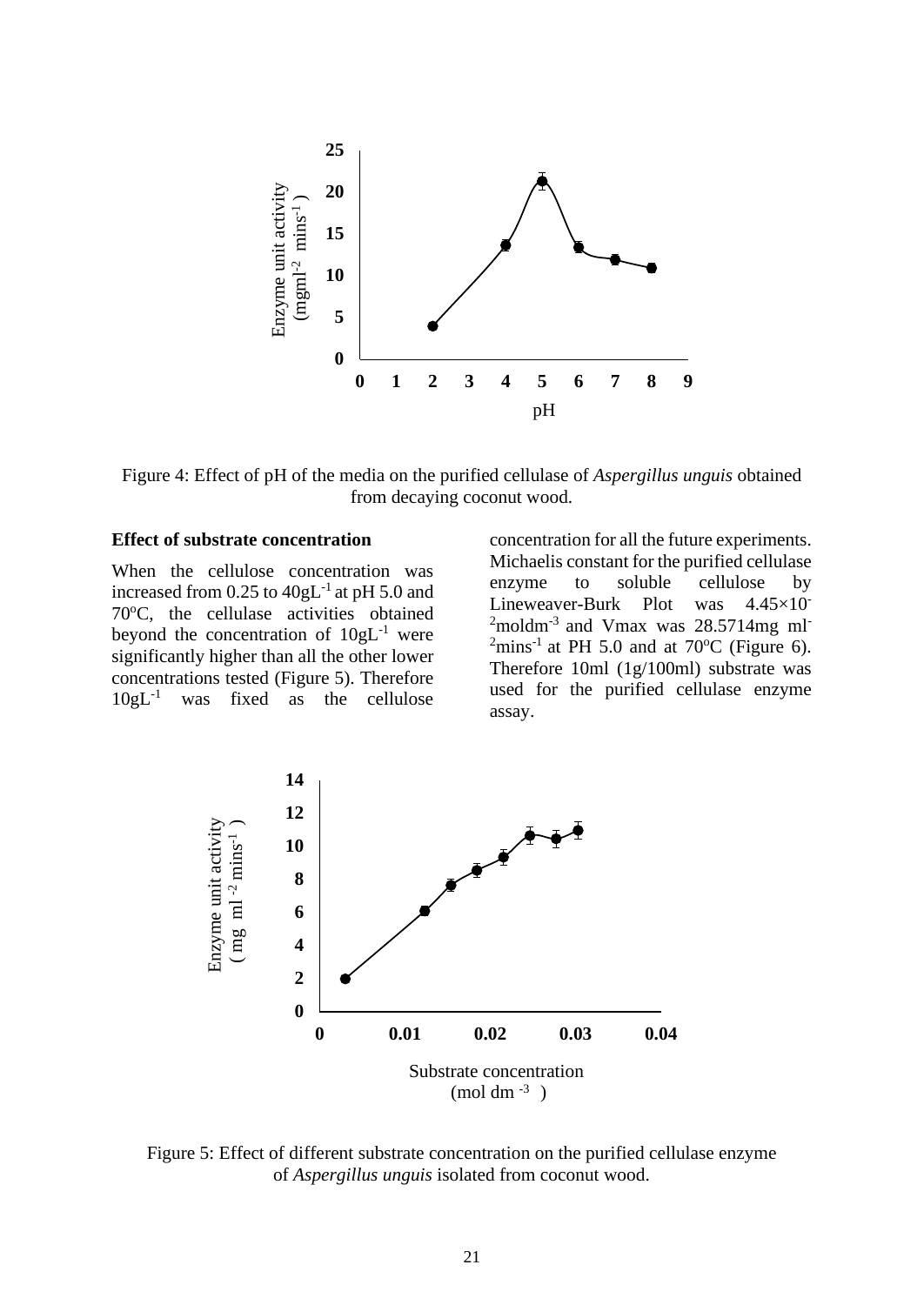#### **Effect of temperature on the stability of cellulase**

When the purified cellulase was preincubated at different temperatures (60, 70 and  $80^{\circ}$ C) for a period of 100 minutes, the activity significantly decreased with time. The enzyme was stable for at least forty minutes at all the temperatures tested. When the purified enzyme was preincubated at 70°C for 60 minutes, more than 70 % of the mean original activity was retained. When the purified enzyme was

pre-incubated at 70°C, 95% of the mean original activity was retained at 20 min, while at 90 min, 18 % of the mean original activity was retained. After 80 minutes of incubation, the half-life of the purified cellulase was 32mins and 19 sec when cellulase was incubated at 70°C (Figure 7). When the purified cellulase was preincubated at  $70^{\circ}$ C for one hour, 25.5 % of the mean original activity was retained and this activity was significantly higher than that of 60°C and 80°C.



Figure 6: Lineweaver-Burk plot of the purified cellulase from *Aspergillus unguis* at pH 5.0 and 70°C using different concentrations of cellulose substrate



Figure 7: Stability of purified cellulase of *Aspergillus unguis* at different temperatures of (▲), 60; ( $\bullet$ ), 70 and ( $\bullet$ ), 80 at pH 50°C with 10gL<sup>-1</sup> cellulose (0.01M phosphate buffer) at pH 5.0.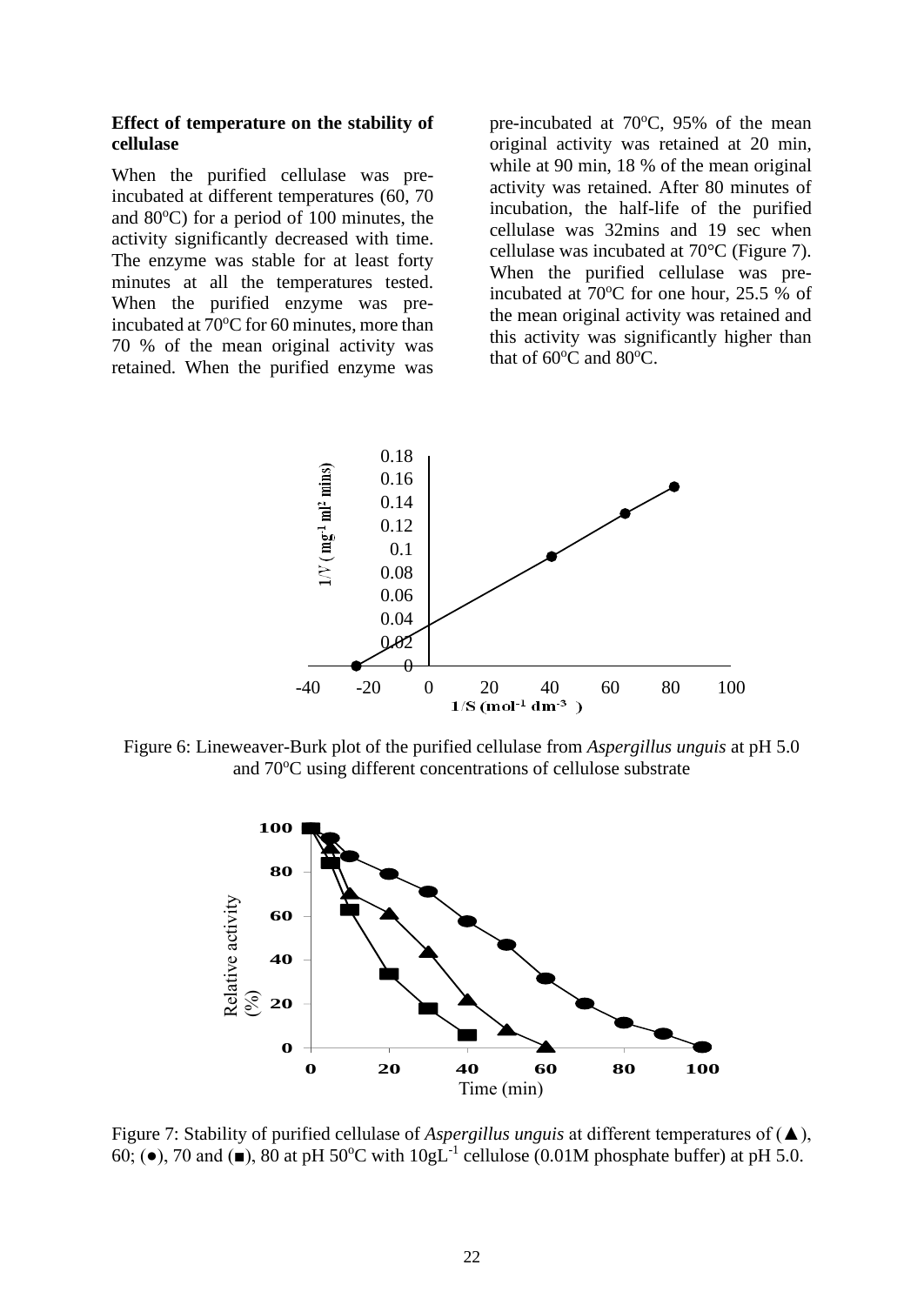Fungal species that can produce diverse lignocellulolytic enzymes play vital role in the bioremediation, biogeochemical cycles and nature's balance. This study was targeted on the purification and characterization of extracellular cellulase enzyme produced by *Aspergillus unguis*  after being grown in fermentation medium for 6 days at 100 rpm. The crude cellulase enzyme from *Aspergillus unguis* was purified from the spent medium by 80% saturated ammonium sulphate precipitation and by ion exchange chromatography using DEAE-sepharose fast flow and the molecular weight was determined as 50 KDa using SDS-PAGE. The cellulase enzyme from *Bacillus vallismortis* RG-07 was purified by  $(NH_4)_2SO_4$  precipitation, ion exchange and gel filtration chromatography and the final recovery was 28.8%. Using the SDS-PAGE and activity gel analysis the molecular weight of purified cellulase from thermostable alkalophilic cellulase *Bacillus vallismortis* RG-07 was determined as 80 kDa (Gaur & Tiwari, 2015).

Different cellulases were separated and purified from fungal species *Aspergillus nidulans* based on the affinity of the enzyme towards substrate and the molecular weights were recorded for various enzyme forms as Exo-I, 29000; Exo-II, 72500; Exo-III, 138000; Endo-I, 25000; Endo-II, 32500; β-Gluco-I, 14000 and β-Gluco-II, 26000 (Bagga *et al*., 1990). When purified cellulase from *Aspergillus unguis* was subjected for the gel electrophoresis run, there was a very clear single band. This single band proved that *Aspergillus unguis* produces only one type of cellulase enzyme. The molecular weight of the purified cellulase was 50 kDa. The molecular weight of this purified cellulase is closely resembled the molecular weight (55000Da) of the Endoglucanase (Arja, 2004). The molecular weight of the active cellulases produced by diverse fungal species varies between 12 kDa and 126 kDa (Bai *et al*., 2013). The molecular weight (50 kDa) of the purified cellulase produced by *Aspergillus unguis* falls in this range. SDSpolyacrylamide gel electrophoresis (SDS-PAGE) is the most commonly used method for determining the exact molecular weight of the diverse microbial enzymes (Joo *et al*., 2010, Lee *et al*., 2010 & Ramani *et al*., 2012). Fungal cellulases are either monomeric (Naika *et al*., 2007) or dimeric (Chaabouni *et al*., 2005) in nature. Cellulase produced by *Trichoderma viride* was purified to homogeneity using DEAE-Sepharose column and the molecular weight was determined as 87 kDa by SDS-PAGE (Yasmin *et al*., 2013). Molecular weight of the monomeric cellulase produced by *Penicillium pinophilum* MS 20 was 42kDa and a single band was visible on SDS- PAGE gel (Pol *et al*., 2012). Strain *Aspergillus awamori* VTCC - F099 produced monomeric thermostable cellulase which appeared as a single band on SDS-PAGE gel with the molecular weight of 32 kDa (Van Tuan Nguyen *et al*., 2010). In all the above mentioned research studies including ours, the purified cellulase formed a single band on the SDS-PAGE gel. This led to a conclusion that most of the fungal cellulases are active as monomers or homodimers and they migrate through the SDS-PAGE gel based on their molecular weight (Coral *et al*., 2002).

Purified cellulase enzyme obtained from *Aspergillus unguis* showed significantly higher activity at  $70^{\circ}$ C and at pH 5.0 than the other tested conditions. Characterization revealed that the purified cellulose enzyme produced by *Aspergillus unguis* was optimally active at acidic pH and thermostable conditions. This purified cellulase showed optimum activity at  $70^{\circ}$ C, indicating it is more stable at  $70^{\circ}$ C than any the other tested temperatures. Purified cellulase from *Aspergillus* sp was active and thermally stable at pH  $7.0$  and  $70^{\circ}$ C (Anwaret *et al*., 2014). A filamentous fungus *Trichoderma harzianum*, produced cellulose degrading enzymes at  $28^{\circ}$ C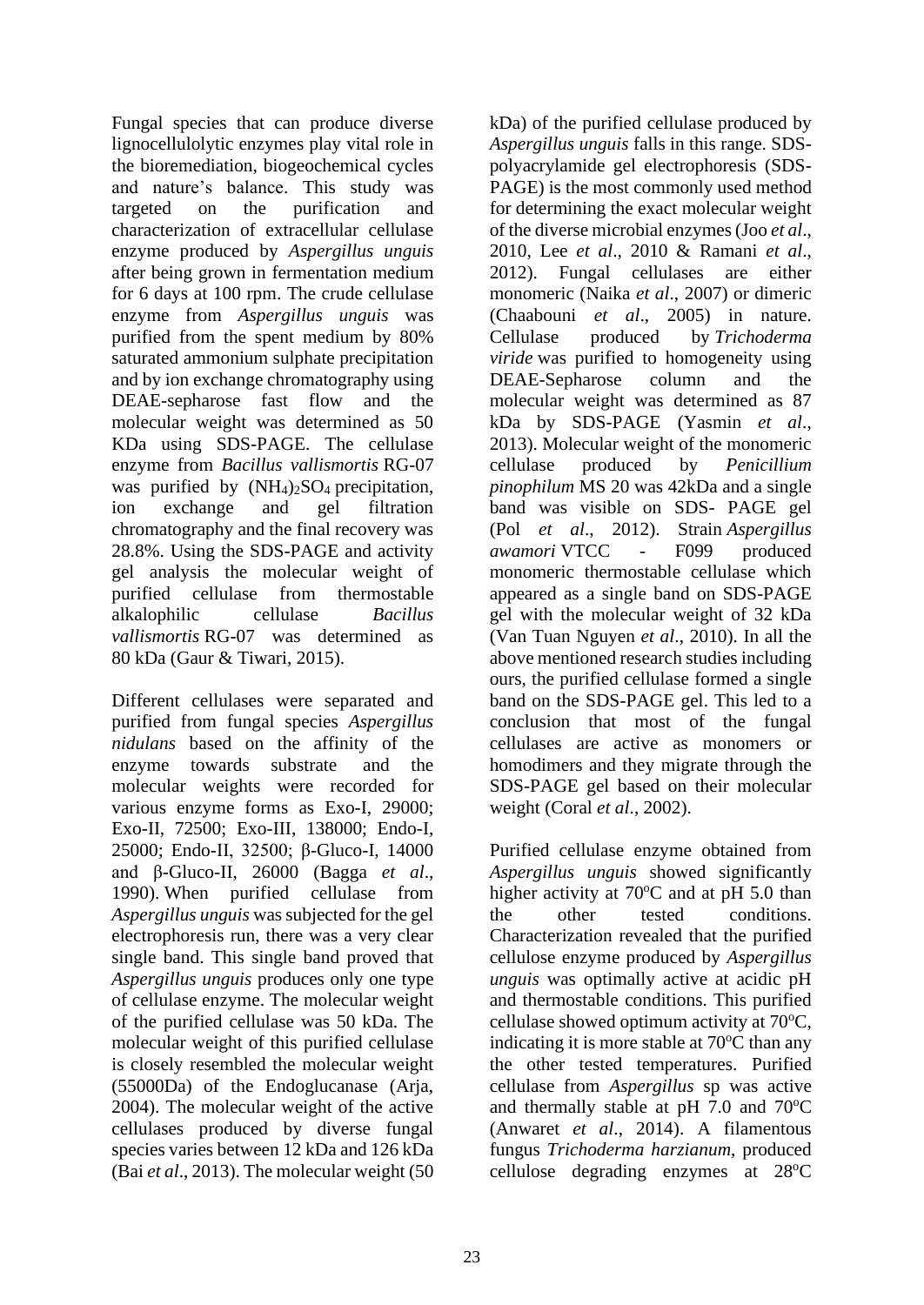(Bashir, 2009) and pH 5.5 (Sibtain *et al*., 2009). Purified cellulase from *Aspergillus niger* showed maximum stable activity at 45<sup>o</sup>C (Hurst *et al*.,1997). The purified cellulase from *Trichoderma viride* showed its optimum activity at 50°C (Abdul Sattar *et al*., 2014). Most cellulases from fungi are mesophilic, and the half-life of endoglucanase activity is typically less than 2 hours at 60<sup>o</sup>C (Batt, 2000). *Aspergillus fumigatus* that was isolated from hyperthermal compost, showed significantly higher thermostability at  $70^{\circ}$ C after 15 hours than the other temperatures (Liu *et al*., 2010). b-Glucosidase from *Penicillium citrinum* showed an optimum temperature of  $70^{\circ}$ C, but its half life was 2 hours at 58<sup>o</sup>C (Ng *et al*., 2010).

Based on the above literature and the results obtained in this study, it could be concluded that the purified cellulase from *Aspergillus unguis* is significantly functional under moderately acidic media conditions than the alkaline environments tested. This pure cellulase enzyme retained 25.5 % of its original activity at  $70^{\circ}$ C for one hour and the capacity to retain the original activity slowly and steadily reduced with the time. The decrease in the activities of purified cellulase at the extreme acidic and alkaline pH values and higher temperatures might be due to the breakdown of the active site of the enzyme. Extreme alkaline pH might cause changes in the secondary and the tertiary structure of the cellulase structural proteins. The enzymes especially cellulases that are stable at acidic pH and high temperatures have great potential for the application in biotechnology (Mohanappriya and Kapilan, 2018) . These are the important properties that are considered to be highly wanted for the industrial saccharification of cellulose containing natural sources. The influence of pH and/or temperature on the enzymatic hydrolysis of cellulose within the selected range in this study is very small, therefore this cellulase enzyme could be a choice for industrial usage.

The Michaelis-Menten Constant (Km) is defined as the substrate concentration at half of the maximum velocity Vmax. Both kinetic parameters (Km =  $4.45 \times 10^{-2}$ ) moldm<sup>-3</sup> and Vmax =  $28.5714$  mgml<sup>-2</sup>mins<sup>-</sup> <sup>1</sup> at pH 5.0 and 70 $^{\circ}$ C) of purified cellulase from *Aspergillus unguis* were determined by Lineweaver-Burk Plot for the cellulose substrate. Purified cellulases of different fungal and bacterial species show diversity in their Km and Vmax values. The Km and Vmax values of cellulase from *A. anitratus*  and *Branhamella* sp. were 4.97 mM and 7.90 mg/mL respectively for carboxymethyl cellulose (Ekperigin, 2007) while the Km and Vmax values of cellulase from *Pseudomonas fluorescens* were 3.6 mg/mL and 1.1 mM (Bakare *et al*., 2005). The difference in Km and Vmax values of the purified cellulase from *Aspergillus unguis* and other fungal species may be due to the difference in the genetic constitution of the fungal species concerned and the degree of adaptation potential to the culturing environment (Iqbal *et al*., 2011).

### **CONCLUSION**

The crude cellulase enzyme from *Aspergillus unguis* was purified from the spent medium by 80% saturated ammonium sulphate precipitation and by ion exchange chromatography using DEAE-sepharose fast flow and the molecular weight was determined as 50 KDa. Purified cellulase showed zero order kinetics for 5 minutes. The pH and temperature optimum for the purified cellulase were  $5.0$  and  $70^{\circ}$ C respectively. Michaelis constant for the pure cellulase to soluble cellulose was  $4.45 \times 10^{-2}$ moldm<sup>-3</sup> and Vmax was 28.5714mg ml<sup>-2</sup>mins<sup>-1</sup>at pH 5.0 and at 70°C. Since the purified cellulase from *Aspergillus unguis* was active in moderately acidic pH (5.0) and showed better stability at 70°C it could be considered as a potential candidate for the conversion of biomass into fuel and other industrial applications.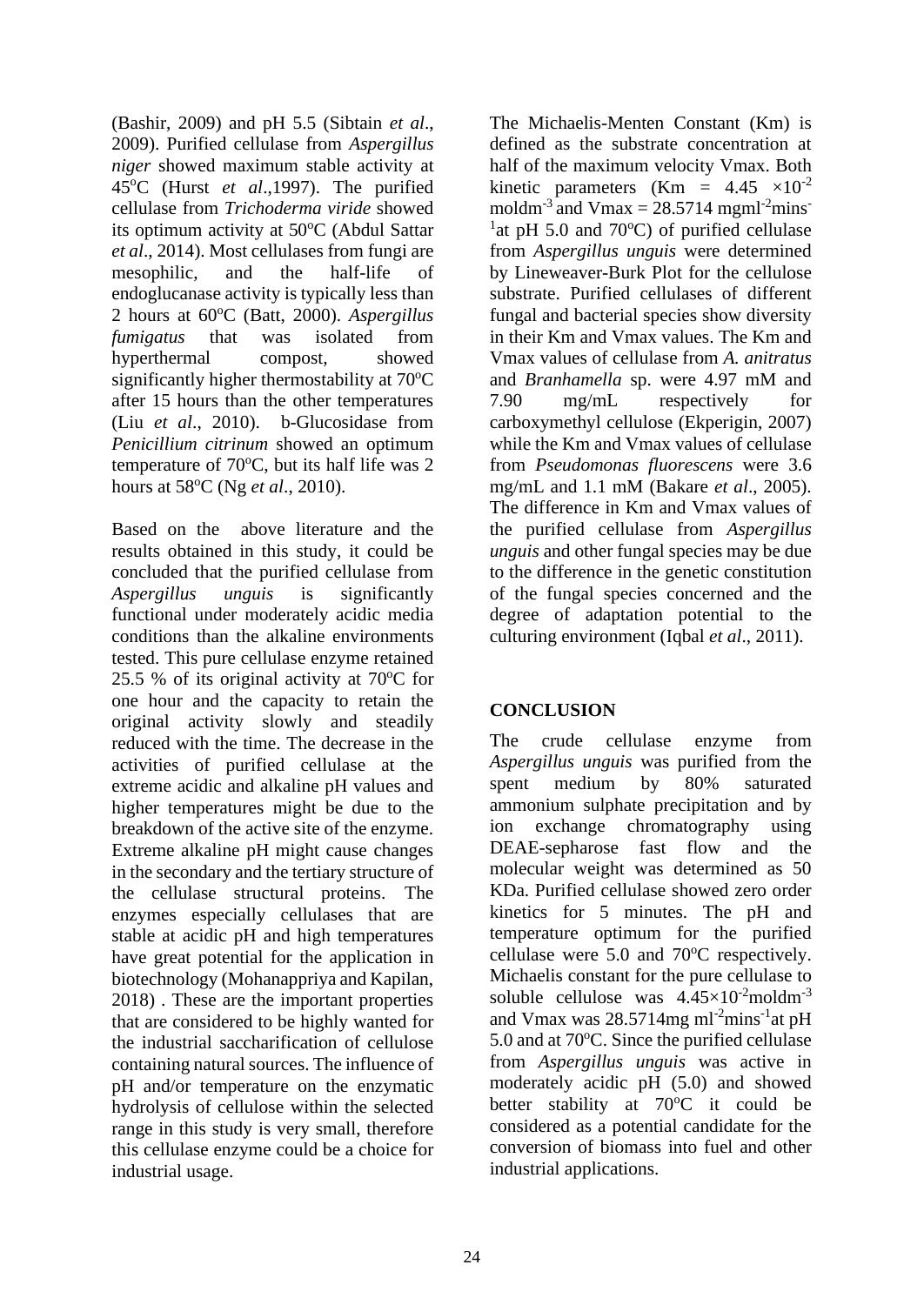#### **Acknowledgements**

The authors express sincere gratitude for the University of Jaffna Research Grant 2016.

#### **REFERENCES**

Ahmed, S., Bashir, A., Saleem, H., Saadia, M. and Jamil, A. (2009). Production and purification of cellulosedegrading enzymes from a filamentous fungus *Trichoderma harzianum*. *Journal of biological science*.;41:1411-1419.

Arja, M.O. (2004). *Trichoderma* reesei strains for production of cellulases for textile industry.VTT publications.550.

Bagga, P.S., Sandhu, D.K., Sharma, S (1990). Purification and characterization of cellulolytic enzymes produced by *Aspergillus nidulans, Journal of applied Microbiology*, 68(1):61-68.

Bakare, M.K., Adewale, I.O., Ajay, A., Shonukan, O.O. (2005). Purification and characterization of cellulase from the wildtype and two improved mutants of *Pseudomonas fluorescens*. *Afri J Biotechnol*. 4:898–904.

Bai, H., Wang, H., Sun, J., Irfan, M., Han, M. (2013). [Production, purification and](https://www.ncbi.nlm.nih.gov/pubmed/26609283)  [characterization of novel beta glucosidase](https://www.ncbi.nlm.nih.gov/pubmed/26609283)  [from newly isolated](https://www.ncbi.nlm.nih.gov/pubmed/26609283) *Penicillium simplicissimum* [H-11 in submerged](https://www.ncbi.nlm.nih.gov/pubmed/26609283)  [fermentation. EXCLI J. 12: 528-540.](https://www.ncbi.nlm.nih.gov/pubmed/26609283)

Bhat, M. (2000). Cellulases and related enzymes in biotechnology. *Biotechnol Adv*.18:355.

Chaabouni, S.E., Mechichi, T., Limam, F., Marzouki, N. (2005). [Purification and](https://www.ncbi.nlm.nih.gov/pubmed/15858234)  [characterization of two low molecular](https://www.ncbi.nlm.nih.gov/pubmed/15858234)  [weight endoglucanases produced by](https://www.ncbi.nlm.nih.gov/pubmed/15858234)  *[Penicillium occitanis](https://www.ncbi.nlm.nih.gov/pubmed/15858234)* mutant Pol 6. *Appl [Biochem Biotechnol](https://www.ncbi.nlm.nih.gov/pubmed/15858234)*. 125:99-112.

Coral, G., Arikan, B., Ünlandi, M.N., Guvenmez, H. [\(2002\). Some properties of](http://dergipark.ulakbim.gov.tr/tbtkbiology/article/viewFile/5000021793/5000022034)  [crude carboxymethyl cellulase of](http://dergipark.ulakbim.gov.tr/tbtkbiology/article/viewFile/5000021793/5000022034)  *Aspergillus niger* [Z10 wild-type strain.](http://dergipark.ulakbim.gov.tr/tbtkbiology/article/viewFile/5000021793/5000022034)  [TJB;26: 209-213.](http://dergipark.ulakbim.gov.tr/tbtkbiology/article/viewFile/5000021793/5000022034)

Gaur, R., Tiwari, S. (2015). Isolation, production, purification and characterization of an organic-solventthermostable alkalophilic cellulase from *Bacillus vallismortis* RG-07. *BMC Biotechnology*.15-19.

Ghose, T.K. (1987). Measurement of cellulase activities. *International union of pure and applied chemistry*.;59:257-268.

Harrison, M.J., (1987). Nouwens, A.S., Jardine, D.R., Zachara, N.E., Gooley, A.A., Nevalainen, H., et al. Modified glycosylation of cellobiohydrolase I from a high cellulase-producing mutant strain of *Trichoderma reesei*. *European J Biochem*. 1998; 256: 119–27.

Ijaz, A., Anwar, Z., Irshad, M., Iqbal, Z., Arshad, M., Jave, M., Zulfiqar, M., Rehman, A.A. and Ahmad, A. (2014). Purification and Kinetic Characterization of Statistically Optimized Cellulase Produced from *Aspergillus niger*. *Romanian Biotechnological Letters*. 19.

Iqbal, H.M.N., Ahmed, I., Zia, M.A., Irfan, M. (2011). Purification and characterization of the Kinetics parameters of cellulase produced from wheat straw by *Trichoderma viride* under SSF and its detergent compatibility. *Adv. Biosc. Biotechnol*.; 2:149-156.

Joo, A.R., Jeya, M., Lee, K.M., Lee, K.M., Moon, H.J. (2011). [Production and](http://www.sciencedirect.com/science/article/pii/S1359511310000437)  [characterization of ß-1, 4-glucosidase from](http://www.sciencedirect.com/science/article/pii/S1359511310000437)  a strain of *[Penicillium pinophilum](http://www.sciencedirect.com/science/article/pii/S1359511310000437)*. *Process Biochemistry*[. 2010;45:851-858.](http://www.sciencedirect.com/science/article/pii/S1359511310000437)

Juturu, V. and Wu, J. (2014). Microbial cellulases: Engineering, production and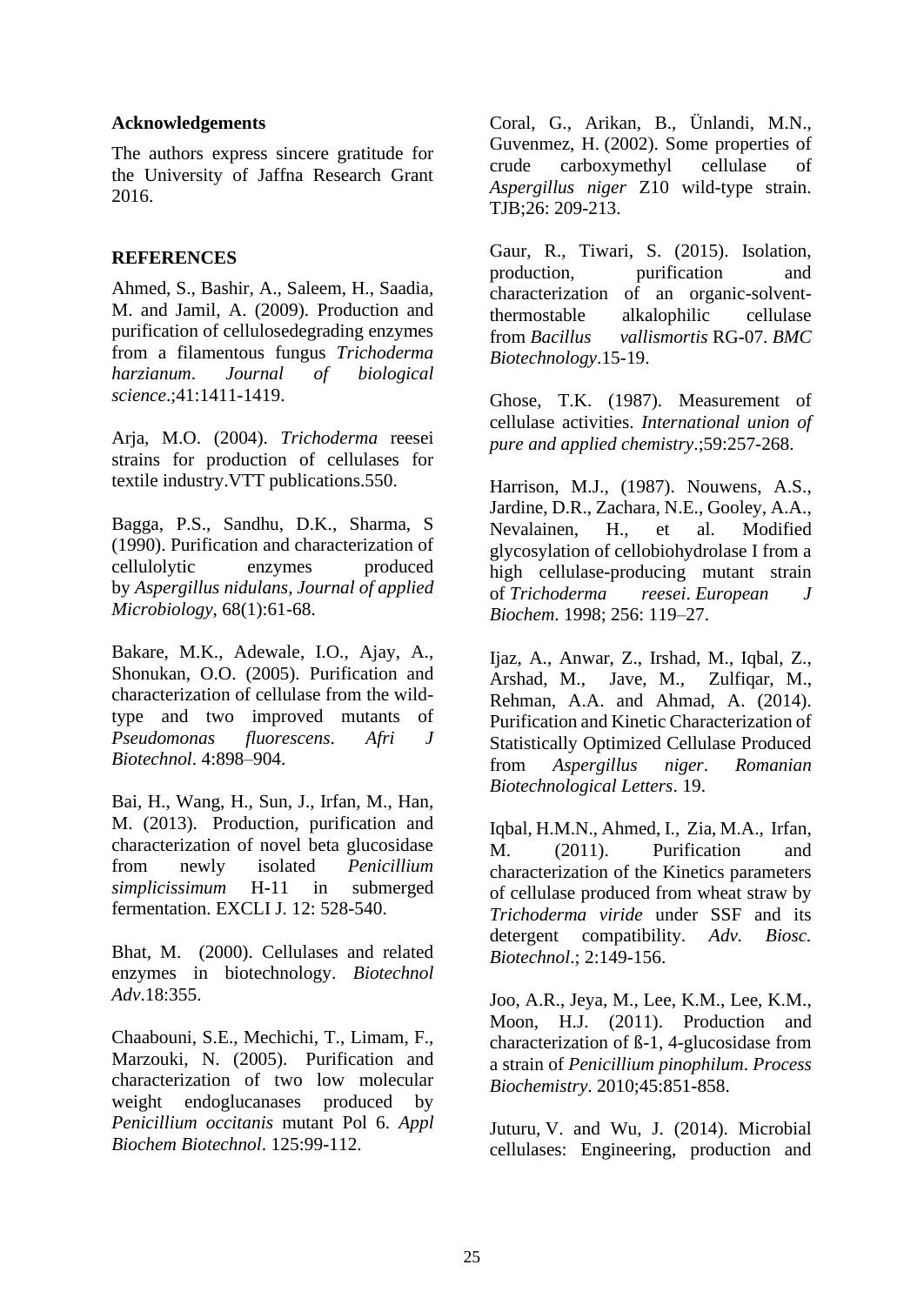applications**.** *Renew Sust Energ Rev*.;33:188-203.

Kapilan, R. and Arasaratnam, V. (2014). Purification of xylanase produced by *Bacillus pumilu. Journal of National Science foundation of Sri Lanka*. 42:365- 368.

Lee, K.M, Jeya, M., Joo, A.R, Singh, R., Kim, I.W. (2010). [Purification and](http://www.cheric.org/research/tech/periodicals/view.php?seq=861962)  [characterization of a thermostable endo-ß-](http://www.cheric.org/research/tech/periodicals/view.php?seq=861962)[1, 4-glucanase from a novel strain of](http://www.cheric.org/research/tech/periodicals/view.php?seq=861962)  *[Penicillium purpurogenum](http://www.cheric.org/research/tech/periodicals/view.php?seq=861962)*. *Enzyme and [Microbial Technology](http://www.cheric.org/research/tech/periodicals/view.php?seq=861962)*.;46:206-211.

Liu, D., Zhang, R., Yang, X., Wu, H., Xu, D, Tang, Z. (2011). Thermostable cellulase production of *Aspergillus fumigatus* Z5 under solid-state fermentation and its application in degradation of agricultural wastes. Int *Biodeter Biodegr*.;717.

Lowry, O.H., Rosenburg, N.J., Farr, A.L., Randall, R.J. (1951). Protein measurement with the Folin phenol reagent. *Journal of Biological Chemistry*.;193**:**265-275.

Lynd, L.R., Weimer, P.J., Zyl, W.H., Isak, S. (2002). Microbial cellulose utilization: Fundamentals and biotechnology microbiology. *Mole Biol Reviews*.;66:506.

Mathew, G.M., Sukumaran, R.K., Singhania, R.R., Pandey, A. (2008). [Progress in research on fungal](http://nopr.niscair.res.in/bitstream/123456789/2417/1/JSIR%2067%2811%29%20898-907.pdf)  [cellulases for lignocellulose degradation.](http://nopr.niscair.res.in/bitstream/123456789/2417/1/JSIR%2067%2811%29%20898-907.pdf)  [JSIR.;67: 898.](http://nopr.niscair.res.in/bitstream/123456789/2417/1/JSIR%2067%2811%29%20898-907.pdf)

Mehrotra, R. and Aneja, K. (1990), [An](http://www.newagepublishers.com/servlet/nagetbiblio?bno=000044)  [introduction to mycology: New Age](http://www.newagepublishers.com/servlet/nagetbiblio?bno=000044)  [International.](http://www.newagepublishers.com/servlet/nagetbiblio?bno=000044)

Miller, G.L. (1959). Use of Dinitrosalicylic acid reagent for determination of reducing sugar. Analytical chem.;31**:**426-428.

Mohanappriya, S. and Kapilan, R., (2018). Isolation of efficient cellulase producing *Aspergillus unguis* UCSC324 and determination of the kinetic properties of its crude cellulase. *AGRIEAST: Journal of Agricultural Sciences*, 12(2):35–48.

Moore Landecker E. (1996). [Fundamentals](https://www.amazon.com/Fundamentals-Fungi-Edition-Elizabeth-Moore-Landecker/dp/0133768643)  of the Fungi.  $(4<sup>th</sup>$  edn) New Jersey: Prentice [Hall, inc.](https://www.amazon.com/Fundamentals-Fungi-Edition-Elizabeth-Moore-Landecker/dp/0133768643)

Murray, P., Aro, N., Collins, C., Grassick, A., Penttilä, M. [\(2004\). Expression in](https://www.ncbi.nlm.nih.gov/pubmed/15555940)  *Trichoderma reesei* [and characterisation of](https://www.ncbi.nlm.nih.gov/pubmed/15555940)  [a thermostable family 3 β-glucosidase from](https://www.ncbi.nlm.nih.gov/pubmed/15555940)  [the moderately thermophilic fungus](https://www.ncbi.nlm.nih.gov/pubmed/15555940)  *[Talaromyces emersonii](https://www.ncbi.nlm.nih.gov/pubmed/15555940)*. PEP.;38:248-257.

Naika, G.S., Kaul, P., Prakash, V. [\(2007\).](https://www.ncbi.nlm.nih.gov/pubmed/17685540)  [Purification and characterization of a new](https://www.ncbi.nlm.nih.gov/pubmed/17685540)  endoglucanase from *[Aspergillus aculeatus](https://www.ncbi.nlm.nih.gov/pubmed/17685540)*. *[J Agric Food Chem](https://www.ncbi.nlm.nih.gov/pubmed/17685540)*.;55:7566-7572.

Ng, I., Li, C.W. and Chan, S.P. (2010). High-level production of a thermoacidophilic b-glucosidase from *Penicillium citrinum* YS40-5 by solid-state fermentation with rice bran. *Bioresour Technol*.;1310.

Picart, P., Diaz, P., and Pastor, F.I. (2007). [Cellulases from two Penicillium sp. strains](https://www.ncbi.nlm.nih.gov/pubmed/17594469)  [isolated from subtropical forest soil:](https://www.ncbi.nlm.nih.gov/pubmed/17594469)  [production and characterization.](https://www.ncbi.nlm.nih.gov/pubmed/17594469) *Lett Appl Microbiol*; [45:108-113.](https://www.ncbi.nlm.nih.gov/pubmed/17594469)

Development Core Team. R. (2010). A Language and Environment for Statistical Computing. R Foundation for Statistical Computing, Vienna, Austria. [http://www.R-project.org/.](http://www.r-project.org/)

Ramani, G., Meera, B., Vanitha, C., Rao, M., and Gunasekaran, P. (2012). Production, purification, and characterization of a  $\hat{I}^2$ -glucosidase of *[Penicillium funiculosum](https://www.ncbi.nlm.nih.gov/pubmed/22415789)* NCL1. *Appl [Biochem Biotechnol](https://www.ncbi.nlm.nih.gov/pubmed/22415789)*;167:959-972.

Sattar, J.A., Alaa, J.T. and Zeena, G. (2014). Purification and kinetic study on cellulase Produced by local *Trichoderma viride,Journal of Advances in Chemical*